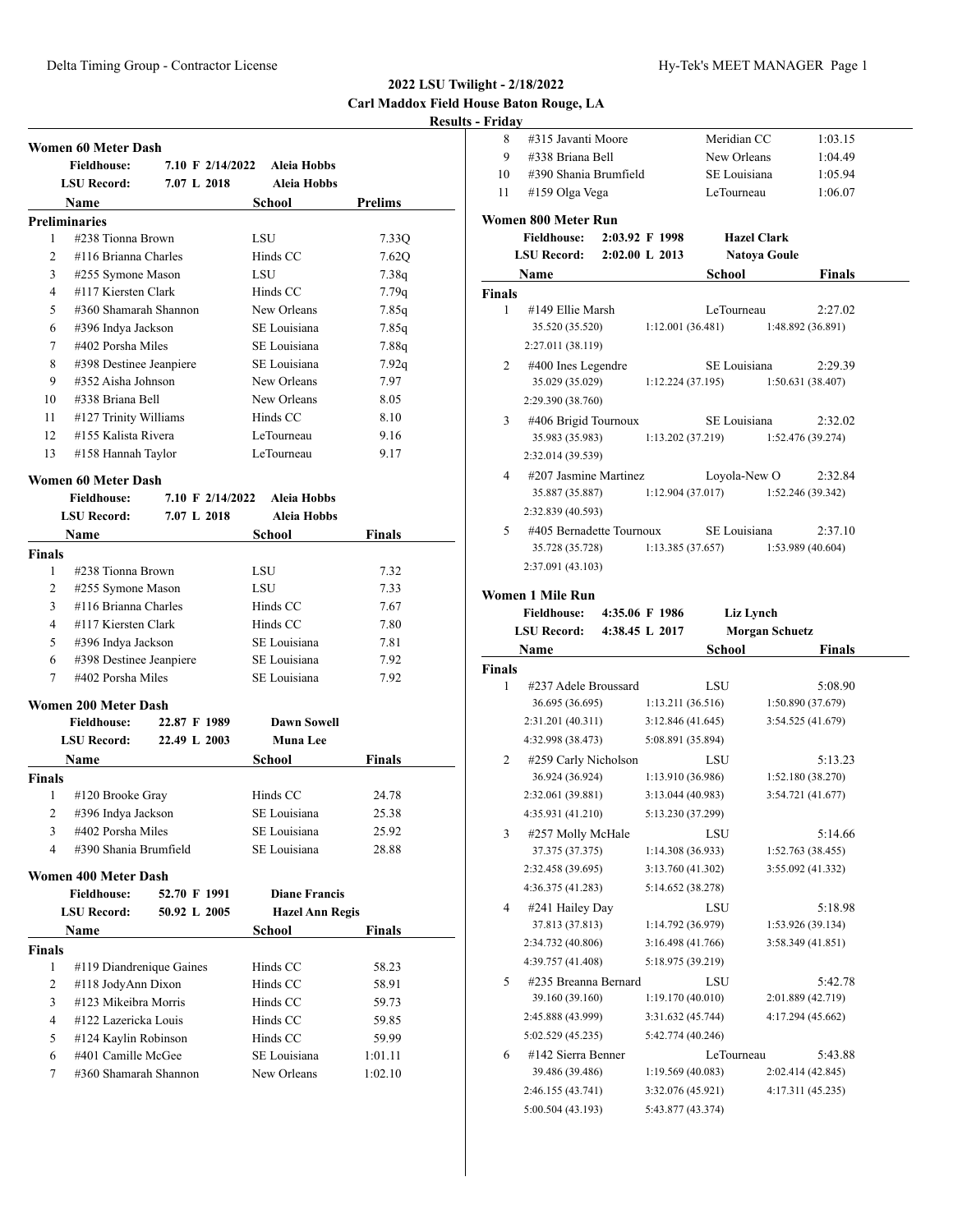# **2022 LSU Twilight - 2/18/2022 Carl Maddox Field House Baton Rouge, LA Results - Fri**

| <b>School</b><br><b>Finals</b><br>Name<br>Loyola-New O<br>7<br>5:47.35<br>#188 Madisyn Acosta<br>38.865 (38.865)<br>1:17.501(38.636)<br>2:00.352 (42.851)<br>4:17.570 (45.751)<br>2:45.418 (45.066)<br>3:31.819 (46.401) |  |
|--------------------------------------------------------------------------------------------------------------------------------------------------------------------------------------------------------------------------|--|
|                                                                                                                                                                                                                          |  |
|                                                                                                                                                                                                                          |  |
|                                                                                                                                                                                                                          |  |
|                                                                                                                                                                                                                          |  |
| 5:47.347 (43.403)<br>5:03.945 (46.375)                                                                                                                                                                                   |  |
| #193 Amber Byrd<br>Loyola-New O<br>8<br>5:53.29                                                                                                                                                                          |  |
| 39.565 (39.565)<br>1:19.908(40.343)<br>2:03.067 (43.159)                                                                                                                                                                 |  |
| 4:20.923 (46.738)<br>2:48.322 (45.255)<br>3:34.185 (45.863)                                                                                                                                                              |  |
| 5:07.897 (46.974)<br>5:53.284 (45.388)                                                                                                                                                                                   |  |
| #198 Isabel Esteb<br>9<br>Loyola-New O<br>6:35.15                                                                                                                                                                        |  |
| 41.187 (41.187)<br>1:24.230(43.043)<br>2:11.662 (47.432)                                                                                                                                                                 |  |
| 3:02.493 (50.831)<br>3:53.723 (51.230)<br>4:45.761 (52.038)                                                                                                                                                              |  |
| 5:43.285 (57.524)<br>6:35.142 (51.858)                                                                                                                                                                                   |  |
| Women 3000 Meter Run                                                                                                                                                                                                     |  |
| <b>Fieldhouse:</b><br>$9:06.85$ F 1986<br>Liz Lynch                                                                                                                                                                      |  |
| <b>Lisa Reed</b><br><b>LSU Record:</b><br>9:19.11 L 1987                                                                                                                                                                 |  |
| School<br>Name<br>Finals                                                                                                                                                                                                 |  |
| Finals                                                                                                                                                                                                                   |  |
| 1<br>#249 Callie Hardy<br>9:59.84<br>LSU                                                                                                                                                                                 |  |
| 40.310 (40.310)<br>1:19.978(39.668)<br>1:58.207 (38.229)                                                                                                                                                                 |  |
| 2:36.608 (38.401)<br>3:15.481 (38.873)<br>3:54.397 (38.916)                                                                                                                                                              |  |
| 4:34.610 (40.213)<br>5:14.233 (39.623)<br>5:54.816 (40.583)                                                                                                                                                              |  |
| 6:36.023 (41.207)<br>7:17.693 (41.670)<br>8:01.018 (43.325)                                                                                                                                                              |  |
| 8:44.102 (43.084)<br>9:25.253 (41.151)<br>9:59.831 (34.579)                                                                                                                                                              |  |
| 2<br>#253 Sophie Martin<br>LSU<br>10:04.93                                                                                                                                                                               |  |
| 40.201 (40.201)<br>1:19.913 (39.712)<br>1:58.140 (38.227)                                                                                                                                                                |  |
| 2:36.870 (38.730)<br>3:15.674 (38.804)<br>3:55.459 (39.785)                                                                                                                                                              |  |
| 4:35.040 (39.581)<br>5:15.397 (40.357)<br>5:57.030 (41.633)                                                                                                                                                              |  |
| 6:39.378 (42.348)<br>7:21.708 (42.330)<br>8:04.110 (42.402)                                                                                                                                                              |  |
| 8:46.383 (42.273)<br>9:28.199 (41.816)<br>10:04.922 (36.724)                                                                                                                                                             |  |
| 3<br>#254 Doria Martingayle<br>LSU<br>10:14.46                                                                                                                                                                           |  |
| 40.288 (40.288)<br>1:19.613(39.325)<br>1:58.050 (38.437)                                                                                                                                                                 |  |
| 2:36.553 (38.503)<br>3:15.692 (39.139)<br>3:54.976 (39.284)                                                                                                                                                              |  |
| 4:36.024 (41.048)<br>5:18.120 (42.096)<br>6:01.009(42.889)                                                                                                                                                               |  |
| 6:44.567 (43.558)<br>7:27.083 (42.516)<br>8:09.661 (42.578)                                                                                                                                                              |  |
| 8:52.230 (42.569)<br>9:34.654 (42.424)<br>10:14.456 (39.803)                                                                                                                                                             |  |
| #251 Gwyneth Hughes<br>LSU<br>10:36.11<br>4                                                                                                                                                                              |  |
| 42.029 (42.029)<br>1:23.787 (41.758)<br>2:06.634 (42.847)                                                                                                                                                                |  |
| 2:50.374 (43.740)<br>3:32.451 (42.077)<br>4:14.920 (42.469)                                                                                                                                                              |  |
| 4:57.248 (42.328)<br>5:39.154 (41.906)<br>6:22.173 (43.019)                                                                                                                                                              |  |
| 7:05.173 (43.000)<br>7:48.344 (43.171)<br>8:31.075 (42.731)                                                                                                                                                              |  |
| 9:13.962 (42.887)<br>9:56.609 (42.647)<br>10:36.110 (39.502)                                                                                                                                                             |  |
| 5<br>#440 Amber Stroughter<br>Unattached<br>11:54.97                                                                                                                                                                     |  |
| 44.775 (44.775)<br>1:28.856 (44.081)<br>2:14.291 (45.435)                                                                                                                                                                |  |
| 3:01.612 (47.321)<br>3:49.739 (48.127)<br>4:38.631 (48.892)                                                                                                                                                              |  |
| 5:27.278 (48.647)<br>6:16.153(48.875)<br>7:05.015 (48.862)                                                                                                                                                               |  |
| 7:54.008 (48.993)<br>8:42.698 (48.690)<br>9:31.667 (48.969)                                                                                                                                                              |  |
| 10:20.429 (48.762)<br>11:08.580 (48.151)<br>11:54.965 (46.386)                                                                                                                                                           |  |
| #257 Molly McHale<br><b>DNF</b><br>LSU<br>41.606 (41.606)<br>1:23.321 (41.715)<br>2:06.480 (43.159)                                                                                                                      |  |
| 2:50.292 (43.812)<br>4:14.365 (42.380)<br>3:31.985 (41.693)                                                                                                                                                              |  |
| 4:56.487 (42.122)<br>5:38.281 (41.794)<br>11:43.142 (6:04.861)                                                                                                                                                           |  |

|                    | - Friday<br>#259 Carly Nicholson         | LSU                  | <b>DNF</b>             |
|--------------------|------------------------------------------|----------------------|------------------------|
|                    | 39.991 (39.991)                          | 1:19.274(39.283)     | 1:57.790 (38.516)      |
|                    | 2:35.995 (38.205)                        | 3:15.061 (39.066)    | 3:54.178 (39.117)      |
|                    | 4:34.291 (40.113)                        | 10:41.649 (6:07.358) |                        |
|                    | #237 Adele Broussard                     | LSU                  | DNF                    |
|                    | 38.830 (38.830)                          | 1:19.418(40.588)     | 1:58.666 (39.248)      |
|                    | 2:39.626 (40.960)                        | 3:24.185 (44.559)    |                        |
|                    | Women 60 Meter Hurdles                   |                      |                        |
|                    | <b>Fieldhouse:</b>                       | 7.90 F 2/20/2015     | <b>Jasmin Stowers</b>  |
|                    | <b>LSU Record:</b>                       | 7.81 L 2022          | <b>Alia Armstrong</b>  |
|                    | Name                                     | School               | Prelims                |
|                    | <b>Preliminaries</b>                     |                      |                        |
| 1                  | #266 Leah Phillips                       | LSU                  | 8.28q                  |
| 2                  | #114 Jerricka Ambus                      | Hinds CC             | 8.70q                  |
| 3                  | #125 Justyce Thomas                      | Hinds CC             | 9.27q                  |
| 4                  | #151 Abigail Oleniczak                   | LeTourneau           | 10.34q                 |
| 5                  | #153 Kaitlyn Reed                        | LeTourneau           | 10.38q                 |
|                    | Women 60 Meter Hurdles                   |                      |                        |
|                    | <b>Fieldhouse:</b>                       | 7.90 F 2/20/2015     | <b>Jasmin Stowers</b>  |
|                    | <b>LSU Record:</b>                       | 7.81 L 2022          | <b>Alia Armstrong</b>  |
|                    | Name                                     | School               | <b>Finals</b>          |
| Finals             |                                          |                      |                        |
| 1                  | #266 Leah Phillips                       | LSU                  | 8.18                   |
| 2                  | #114 Jerricka Ambus                      | Hinds CC             | 8.52                   |
| 3                  | #125 Justyce Thomas                      | Hinds CC             | 9.15                   |
| 4                  | #151 Abigail Oleniczak                   | LeTourneau           | 10.05                  |
| 5                  | #153 Kaitlyn Reed                        | LeTourneau           | 10.37                  |
|                    | Women High Jump                          |                      |                        |
|                    | <b>Fieldhouse:</b>                       | 6-02 F 1992          | Angie Bradburn         |
|                    | <b>LSU Record:</b><br>$6-02.25$ L $2020$ |                      | <b>Abby O'Donoghue</b> |
|                    | Name                                     | School               | Finals                 |
| <b>Finals</b>      |                                          |                      |                        |
|                    |                                          |                      |                        |
| 1                  | #269 Morgan Smalls                       | LSU                  | 1.74m                  |
| 2                  | #115 Breanna Brown-Marshal               | Hinds CC             | 1.69m                  |
| 3                  | #403 Katrine Olsen                       | SE Louisiana         | J1.69m                 |
| $\overline{4}$     | #245 Emma Engelhardt                     | LSU                  | 1.64m                  |
| 5                  | #121 Kayla Jemison                       | Hinds CC             | J1.64m                 |
| 6                  | #114 Jerricka Ambus                      | Hinds CC             | 1.59m                  |
|                    | #126 Chloe Warren                        | Hinds CC             | NH                     |
| ---                | #190 Kaitlyn Becnel                      | Loyola-New O         | ΝH                     |
|                    | <b>Women Pole Vault</b>                  |                      |                        |
|                    | <b>Fieldhouse:</b><br>14-11.50 F 2017    |                      | <b>Morgan Leleux</b>   |
|                    | 14-11.50 L 2021<br><b>LSU Record:</b>    |                      | <b>Lisa Gunnarsson</b> |
|                    | Name                                     | School               | Finals                 |
|                    |                                          |                      |                        |
| 1                  | #248 Lisa Gunnarsson                     | LSU                  | 4.31m                  |
| 2                  | #244 Johanna Duplantis                   | LSU                  | 3.66m                  |
| <b>Finals</b><br>3 | #407 Lara Zupanc                         | SE Louisiana         | J3.66m                 |
| $\overline{4}$     | #393 Thais Gomes                         | SE Louisiana         | 3.36m                  |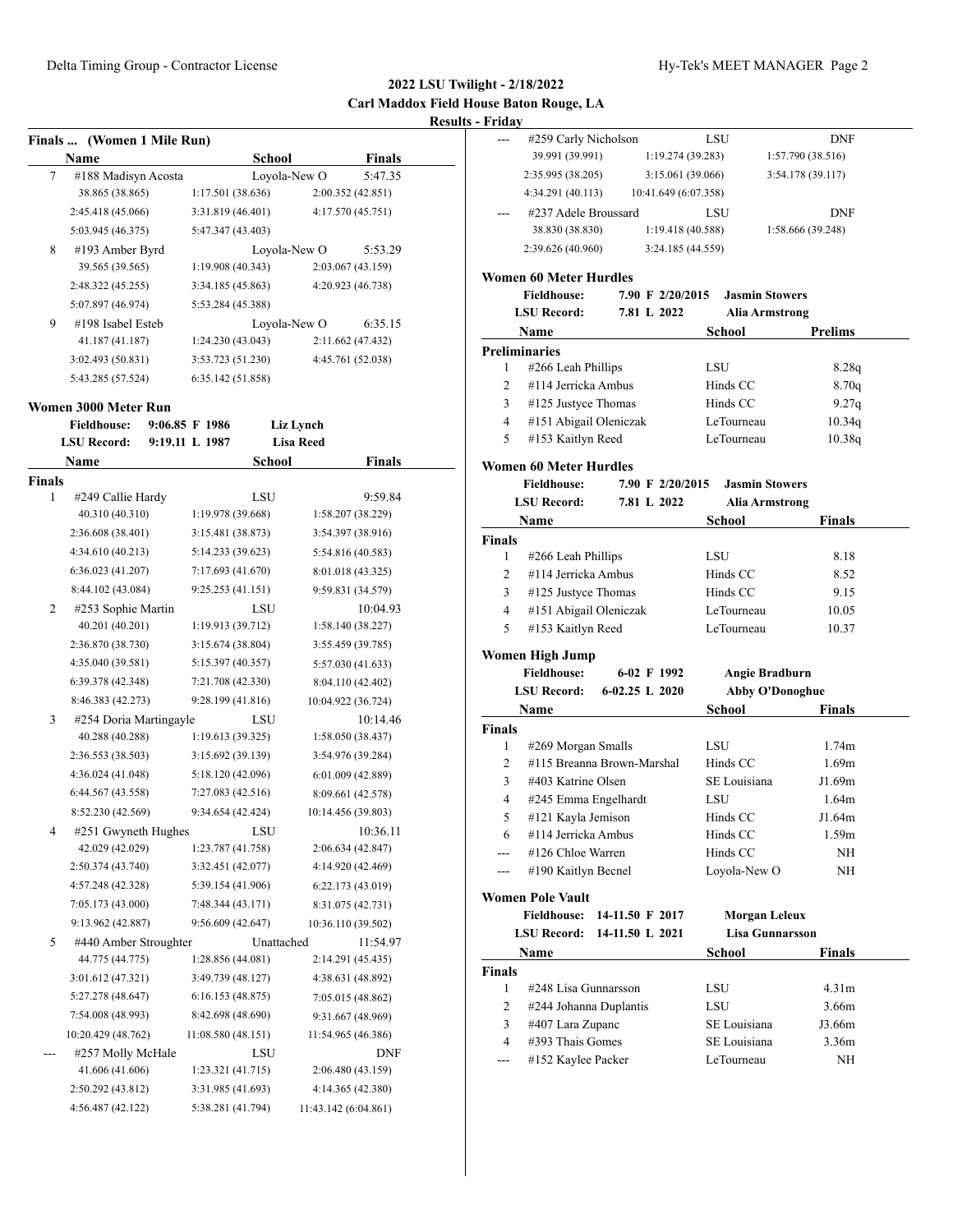**2022 LSU Twilight - 2/18/2022 Carl Maddox Field House Baton Rouge, LA Results - Friday**

|                | <b>Women Long Jump</b>    |                             |                         |                    |
|----------------|---------------------------|-----------------------------|-------------------------|--------------------|
|                | <b>Fieldhouse:</b>        | 21-10.75 F 1987             | <b>Carol Lewis</b>      |                    |
|                |                           | LSU Record: 22-04.50 L 1994 | <b>Daphine Sanders</b>  |                    |
|                | Name                      |                             | School                  | Finals             |
| <b>Finals</b>  |                           |                             |                         |                    |
| 1              | #269 Morgan Smalls        |                             | LSU                     | 6.25m              |
| $\overline{2}$ | #236 Serena Bolden        |                             | LSU                     | 6.18m              |
| 3              |                           | #394 Chelsea Harrington     | SE Louisiana            | 5.68m              |
|                | <b>Women Triple Jump</b>  |                             |                         |                    |
|                | <b>Fieldhouse:</b>        | 46-05.25 F 1998             | <b>Suzette Lee</b>      |                    |
|                | <b>LSU Record:</b>        | 46-09 L 1997                | <b>Suzette Lee</b>      |                    |
|                | Name                      |                             | School                  | <b>Finals</b>      |
| <b>Finals</b>  |                           |                             |                         |                    |
| $\mathbf{1}$   | #258 Kyndal McKnight      |                             | LSU                     | 12.92m             |
| $\overline{2}$ | #395 Natalie Ioannou      |                             | SE Louisiana            | 11.54m             |
| 3              | #121 Kayla Jemison        |                             | Hinds CC                | 11.31m             |
|                | <b>Women Shot Put</b>     |                             |                         |                    |
|                | <b>Fieldhouse:</b>        | 60-00.50 F 2/4/2022         | <b>Jessica Ramsey</b>   |                    |
|                | <b>LSU Record:</b>        | $60-07.25$ L $2015$         | <b>Tori Bliss</b>       |                    |
|                | <b>Name</b>               |                             | School                  | <b>Finals</b>      |
| <b>Finals</b>  |                           |                             |                         |                    |
| 1              | #12 Nickolette Dunbar     |                             | Alabama                 | 16.61m             |
| 2              | #250 Amber Hart           |                             | <b>LSU</b>              | 15.68m             |
| 3              | #18 Chelsea Igberaese     |                             | Alabama                 | 15.22m             |
| $\overline{4}$ | #397 Kristian Jackson     |                             | SE Louisiana            | 14.89m             |
| 5              | #194 Mykhala Coleman      |                             | Loyola-New O            | 12.39m             |
| 6              | #345 Addison Fraker       |                             | New Orleans             | 12.28m             |
| $\tau$         | #148 Kaitlin Hall         |                             | LeTourneau              | 10.80 <sub>m</sub> |
|                | <b>Women Weight Throw</b> |                             |                         |                    |
|                | <b>Fieldhouse:</b>        | 70-10.50 F 2008             | <b>Kristal Yush</b>     |                    |
|                | <b>LSU Record:</b>        | 73-11 L 2014                | <b>Denise Hinton</b>    |                    |
|                | Name                      |                             | School                  | Finals             |
| <b>Finals</b>  |                           |                             |                         |                    |
| 1              | #18 Chelsea Igberaese     |                             | Alabama                 | 21.81 <sub>m</sub> |
| $\overline{2}$ | #397 Kristian Jackson     |                             | SE Louisiana            | 17.95m             |
| 3              | #403 Katrine Olsen        |                             | SE Louisiana            | 14.84m             |
| 4              | #347 Karena Grigenas      |                             | New Orleans             | 14.81m             |
|                | 5 #345 Addison Fraker     |                             | New Orleans             | 13.69m             |
|                | <b>Men 60 Meter Dash</b>  |                             |                         |                    |
|                | <b>Fieldhouse:</b>        | 6.55 F 2018                 | <b>Jeryl Brazil</b>     |                    |
|                | <b>LSU Record:</b>        | 6.51 L 2008                 | <b>Richard Thompson</b> |                    |
|                | <b>Name</b>               |                             | School                  | <b>Prelims</b>     |
|                | <b>Preliminaries</b>      |                             |                         |                    |
| 1              |                           | #285 Da'Marcus Fleming      | LSU                     | 6.74Q              |
| $\overline{2}$ | #321 Keshaun Black        |                             | Meridian CC             | 6.75Q              |
|                | #277 Dorian Camel         |                             |                         |                    |
| 3              |                           |                             | LSU                     | 6.79Q              |
| 4              | #130 Andrew Gilipps       |                             | Hinds CC                | 6.87Q              |
| 5              | #446 Hakim Ruffin         |                             | Unattached              | 6.81q              |
| 6              | #132 Dapriest Hogans      |                             | Hinds CC                | 6.83q              |
| 7              |                           | #300 Godson Oghenebrume     | LSU                     | 6.89q              |

| rıuav |                            |                     |       |
|-------|----------------------------|---------------------|-------|
| 8     | #380 Mason Melancon        | New Orleans         | 7.01q |
| 9     | $\#371$ James Grant        | New Orleans         | 7.04  |
| 10    | #368 Ellis Cummings        | New Orleans         | 7.07  |
| 11    | #450 Levance Williams      | <b>US Express E</b> | 7.08  |
| 12    | #444 Keith Davis           | Unattached          | 7.11  |
| 13    | #326 Zhimarlas Johnson     | Meridian CC         | 7.11  |
| 14    | #414 Damon Herod           | SE Louisiana        | 7.18  |
| 15    | #412 Kevin Domino          | SE Louisiana        | 7.19  |
| 16    | #433 Jaden Williams        | SE Louisiana        | 7.30  |
| 17    | #443 Travis Allen          | Unattached          | 7.30  |
| 18    | #428 Wjuantereuas Rodrigue | SE Louisiana        | 7.31  |
| 19    | #327 Dickson Kapandura     | Meridian CC         | 7.36  |
| 20    | #445 Anthony Karim         | Unattached          | 7.51  |
| 21    | #449 Jody Shepard          | <b>US Express E</b> | 7.62  |

### **Men 60 Meter Dash**

|               | <b>Fieldhouse:</b>                | 6.55 F 2018 | <b>Jervl Brazil</b>     |               |
|---------------|-----------------------------------|-------------|-------------------------|---------------|
|               | 6.51 L 2008<br><b>LSU Record:</b> |             | <b>Richard Thompson</b> |               |
|               | <b>Name</b>                       |             | <b>School</b>           | <b>Finals</b> |
| <b>Finals</b> |                                   |             |                         |               |
| 1             | #321 Keshaun Black                |             | Meridian CC             | 6.67          |
| 2             | #277 Dorian Camel                 |             | LSU                     | 6.74          |
| 3             | #446 Hakim Ruffin                 |             | Unattached              | 6.76          |
| 4             | #285 Da'Marcus Fleming            |             | LSU                     | 6.79          |
| 5             | #132 Dapriest Hogans              |             | Hinds CC                | 6.80          |
| ---           | $\#130$ Andrew Gilipps            |             | Hinds CC                | FS            |
|               | #300 Godson Oghenebrume           |             | LSU                     | FS            |
|               | Men 200 Meter Dash                |             |                         |               |

|                | <b>Fieldhouse:</b>                 | 20.89 F 1988 | <b>Lorenzo Daniel</b> |               |  |
|----------------|------------------------------------|--------------|-----------------------|---------------|--|
|                | 20.20 L 2021<br><b>LSU</b> Record: |              | <b>Terrance Laird</b> |               |  |
|                | Name                               |              | School                | <b>Finals</b> |  |
| <b>Finals</b>  |                                    |              |                       |               |  |
|                | #448 Maalik Marshall               |              | <b>US Express E</b>   | 22.57         |  |
| $\mathfrak{D}$ | $\#140$ Christian Williams         |              | Hinds CC              | 22.93         |  |
|                | #443 Travis Allen                  |              | Unattached            | 23.84         |  |

4 #449 Jody Shepard US Express E 24.40

#### **Men 400 Meter Dash**

| IVIEN 400 IVIELEF IJASH                                                  |                       |                 |            |                         |
|--------------------------------------------------------------------------|-----------------------|-----------------|------------|-------------------------|
| <b>Fieldhouse:</b><br>46.37 F 1988<br><b>LSU</b> Record:<br>44.71 L 2021 |                       |                 |            | <b>Clifton Campbell</b> |
|                                                                          |                       |                 |            | <b>Noah WIlliams</b>    |
| Name                                                                     |                       |                 | School     | <b>Finals</b>           |
| <b>Finals</b>                                                            |                       |                 |            |                         |
| 1<br>#128 Trellas Forrest                                                |                       |                 | Hinds CC   | 50.87                   |
| $\overline{c}$                                                           | #134 Chandler Love    |                 | Hinds CC   | 51.18                   |
| 3                                                                        | #444 Keith Davis      |                 | Unattached | 51.21                   |
| 4                                                                        | #439 Devontae Dorsey  |                 | Unattached | 54.50                   |
| Men 800 Meter Run                                                        |                       |                 |            |                         |
| <b>Fieldhouse:</b>                                                       |                       | 1:47.38 F 1991  |            | <b>George Kersh</b>     |
| <b>LSU Record:</b>                                                       |                       | 1:47.34 L 2017  |            | <b>Blair Henderson</b>  |
| Name                                                                     |                       |                 | School     | Finals                  |
| <b>Finals</b>                                                            |                       |                 |            |                         |
| 1                                                                        | #287 Garrett Hamilton |                 | LSU        | 1:59.76                 |
|                                                                          | 29.288 (29.288)       | 58.344 (29.056) |            | 1:28.606 (30.262)       |
|                                                                          | 1:59.756(31.151)      |                 |            |                         |
|                                                                          |                       |                 |            |                         |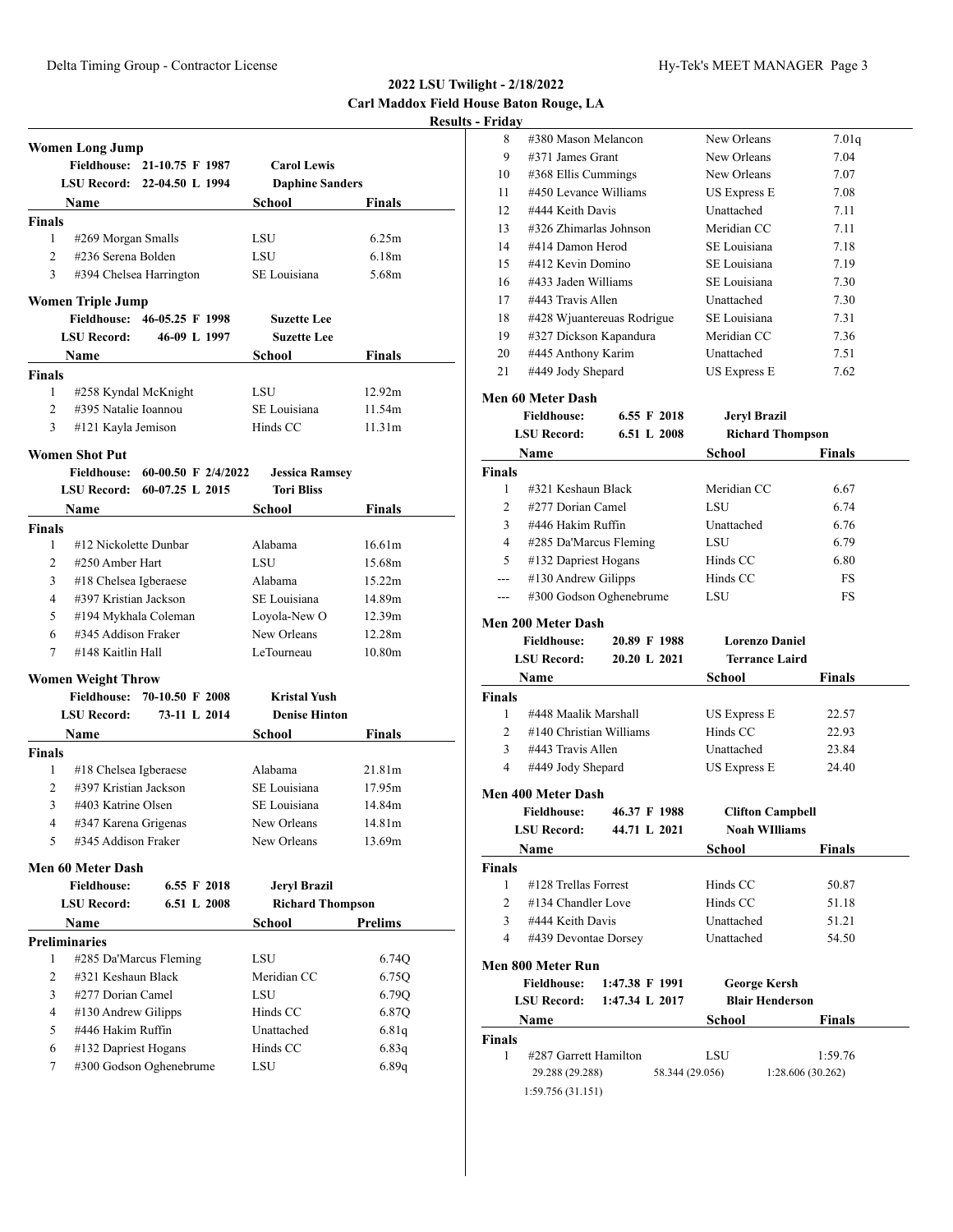# **2022 LSU Twilight - 2/18/2022 Carl Maddox Field House Baton Rouge, LA Results - Friday**

|        | Finals  (Men 800 Meter Run) |                                     |                   |                   | $---$         | #170 Seth Kaplan                   |                |                   | LeTourneau          | <b>DNF</b>                   |
|--------|-----------------------------|-------------------------------------|-------------------|-------------------|---------------|------------------------------------|----------------|-------------------|---------------------|------------------------------|
|        | Name                        | <b>School</b>                       |                   | <b>Finals</b>     |               | 31.989 (31.989)                    |                | 1:03.344(31.355)  |                     | 1:35.075 (31.731)            |
| 2      | #170 Seth Kaplan            | LeTourneau                          |                   | 2:01.13           |               | 2:06.835 (31.760)                  |                |                   |                     |                              |
|        | 29.650 (29.650)             | 58.824 (29.174)                     |                   | 1:30.154 (31.330) |               | Men 3000 Meter Run                 |                |                   |                     |                              |
|        | 2:01.123 (30.970)           |                                     |                   |                   |               | <b>Fieldhouse:</b>                 | 8:00.04 F 1990 |                   | <b>Mark Elliott</b> |                              |
| 3      | #219 Christian Hanson       | Loyola-New O                        |                   | 2:01.62           |               | <b>LSU Record:</b>                 | 7:55.49 L 2008 |                   |                     | John Kosgei                  |
|        | 29.705 (29.705)             | 59.806 (30.101)                     |                   | 1:31.556 (31.750) |               | Name                               |                |                   | School              | <b>Finals</b>                |
|        | 2:01.619 (30.064)           |                                     |                   |                   | <b>Finals</b> |                                    |                |                   |                     |                              |
| 4      | #409 Tyler Clemmons         | SE Louisiana                        |                   | 2:01.75           | 1             | #280 Will Dart                     |                |                   | LSU                 | 8:29.72                      |
|        | 30.071 (30.071)             | 1:00.422(30.351)                    |                   | 1:32.406 (31.984) |               | 34.974 (34.974)                    |                | 1:08.474(33.500)  |                     | 1:42.714 (34.240)            |
|        | 2:01.744 (29.339)           |                                     |                   |                   |               | 2:17.058 (34.344)                  |                | 2:51.195 (34.137) |                     | 3:25.744 (34.549)            |
| 5      | #133 Christian Kingdom      | Hinds CC                            |                   | 2:02.23           |               | 3:59.326 (33.582)                  |                | 4:32.931 (33.605) |                     | 5:07.178 (34.247)            |
|        | 28.987 (28.987)             | 58.149 (29.162)                     |                   | 1:28.918 (30.769) |               | 5:41.311 (34.133)                  |                | 6:15.572(34.261)  |                     | 6:50.117 (34.545)            |
|        | 2:02.223 (33.306)           |                                     |                   |                   |               | 7:24.794 (34.677)                  |                | 7:58.545 (33.751) |                     | 8:29.717 (31.172)            |
| 6      | #224 Alex Medina            | Loyola-New O                        |                   | 2:02.62           | 2             | #292 Jackson Martingayle           |                |                   | LSU                 | 8:30.03                      |
|        | 29.989 (29.989)             | 1:00.148(30.159)                    |                   | 1:31.835 (31.687) |               | 34.843 (34.843)                    |                | 1:08.350 (33.507) |                     | 1:42.273 (33.923)            |
|        | 2:02.611 (30.777)           |                                     |                   |                   |               | 2:16.472 (34.199)                  |                | 2:50.745 (34.273) |                     | 3:25.238 (34.493)            |
| ---    | #279 Thomas Daigle          | LSU                                 |                   | <b>DNF</b>        |               | 3:58.696 (33.458)                  |                | 4:33.031 (34.335) |                     | 5:07.160 (34.129)            |
|        | 28.348 (28.348)             | 56.785 (28.437)                     |                   |                   |               | 5:40.812 (33.652)                  |                | 6:15.086 (34.274) |                     | 6:49.351 (34.265)            |
| $---$  | #296 Dyllon Nimmers         | LSU                                 |                   | <b>DNF</b>        |               | 7:23.713 (34.362)                  |                | 7:57.715 (34.002) |                     | 8:30.028 (32.313)            |
|        | 27.961 (27.961)             | 54.992 (27.031)                     |                   |                   | 3             | #291 Cade Martin                   |                |                   | LSU                 | 8:38.35                      |
|        | Men 1 Mile Run              |                                     |                   |                   |               | 35.328 (35.328)                    |                | 1:08.873(33.545)  |                     | 1:42.825 (33.952)            |
|        | <b>Fieldhouse:</b>          | 3:59.54 F 1976<br><b>Steve Bolt</b> |                   |                   |               | 2:17.063 (34.238)                  |                | 2:51.326 (34.263) |                     | 3:25.647 (34.321)            |
|        | <b>LSU Record:</b>          | 3:56.38 L 2022                      | <b>Davis Bove</b> |                   |               | 3:59.418 (33.771)                  |                | 4:33.320 (33.902) |                     | 5:08.116 (34.796)            |
|        | Name                        | School                              |                   | Finals            |               | 5:43.281 (35.165)                  |                | 6:19.247 (35.966) |                     | 6:56.029 (36.782)            |
| Finals |                             |                                     |                   |                   |               | 7:32.123 (36.094)                  |                | 8:06.427 (34.304) |                     | 8:38.350 (31.923)            |
| 1      | #180 Lorien Nightingale     | LeTourneau                          |                   | 4:11.82           | 4             | #310 Adam Wise                     |                |                   | LSU                 | 8:38.97                      |
|        | 32.516 (32.516)             | 1:03.366 (30.850)                   |                   | 1:35.392 (32.026) |               | 35.749 (35.749)                    |                | 1:09.195 (33.446) |                     | 1:42.841 (33.646)            |
|        | 2:07.340 (31.948)           | 2:38.436 (31.096)                   |                   | 3:09.869 (31.433) |               | 2:17.166 (34.325)                  |                | 2:51.422 (34.256) |                     | 3:25.852 (34.430)            |
|        | 3:41.017 (31.148)           | 4:11.818 (30.802)                   |                   |                   |               | 3:59.665 (33.813)                  |                | 4:33.812 (34.147) |                     | 5:08.201 (34.389)            |
| 2      | #365 Alvaro Canarte         | New Orleans                         |                   | 4:26.00           |               | 5:42.994 (34.793)                  |                | 6:19.042 (36.048) |                     | 6:55.220 (36.178)            |
|        | 33.117 (33.117)             | 1:05.852(32.735)                    |                   | 1:39.146 (33.294) |               | 7:31.984 (36.764)                  |                | 8:06.644 (34.660) |                     |                              |
|        | 2:13.243 (34.097)           | 2:47.372 (34.129)                   |                   | 3:20.995 (33.623) |               |                                    |                |                   |                     | 8:38.968 (32.324)            |
|        | 3:54.296 (33.301)           | 4:25.997 (31.702)                   |                   |                   | 5             | #302 Evan Pardo<br>36.067 (36.067) |                | 1:09.617(33.550)  | LSU                 | 8:42.43<br>1:43.556 (33.939) |
| 3      | #364 Antonio Blackwell      | New Orleans                         |                   | 4:28.49           |               | 2:17.735 (34.179)                  |                | 2:51.833 (34.098) |                     |                              |
|        | 32.907 (32.907)             | 1:05.319 (32.412)                   |                   | 1:38.955 (33.636) |               |                                    |                |                   |                     | 3:26.462 (34.629)            |
|        | 2:13.377 (34.422)           | 2:47.614 (34.237)                   |                   | 3:21.588 (33.974) |               | 4:00.249 (33.787)                  |                | 4:35.134 (34.885) |                     | 5:11.341 (36.207)            |
|        | 3:54.784 (33.196)           | 4:28.485 (33.701)                   |                   |                   |               | 5:48.083 (36.742)                  |                | 6:24.520 (36.437) |                     | 6:59.897 (35.377)            |
|        | #219 Christian Hanson       | Loyola-New O                        |                   | 4:34.07           |               | 7:35.208 (35.311)                  |                | 8:08.785 (33.577) |                     | 8:42.426 (33.641)            |
| 4      | 33.295 (33.295)             | 1:04.901 (31.606)                   |                   | 1:38.666 (33.765) | 6             | #308 Jack Wallace                  |                |                   | LSU                 | 8:45.29                      |
|        | 2:13.142 (34.476)           | 2:48.186 (35.044)                   |                   | 3:24.118 (35.932) |               | 35.859 (35.859)                    |                | 1:09.479 (33.620) |                     | 1:43.309 (33.830)            |
|        | 3:59.840 (35.722)           | 4:34.064 (34.225)                   |                   |                   |               | 2:17.945 (34.636)                  |                | 2:52.026 (34.081) |                     | 3:26.561 (34.535)            |
|        |                             |                                     |                   |                   |               | 4:01.027 (34.466)                  |                | 4:36.137(35.110)  |                     | 5:11.629 (35.492)            |
| 5      | #224 Alex Medina            | Loyola-New O                        |                   | 4:37.57           |               | 5:47.698 (36.069)                  |                | 6:24.517 (36.819) |                     | 7:01.084 (36.567)            |
|        | 33.715 (33.715)             | 1:06.177(32.462)                    |                   | 1:40.160 (33.983) |               | 7:38.103 (37.019)                  |                | 8:13.252 (35.149) |                     | 8:45.290 (32.038)            |
|        | 2:15.726 (35.566)           | 2:51.448 (35.722)                   |                   | 3:28.009 (36.561) |               | #287 Garrett Hamilton              |                |                   | LSU                 | <b>DNF</b>                   |
|        | 4:03.757 (35.748)           | 4:37.565 (33.808)                   |                   |                   |               | 34.919 (34.919)                    |                | 1:07.992 (33.073) |                     | 1:41.881 (33.889)            |
| 6      | #331 Jentzen Moore          | Meridian CC                         |                   | 4:40.03           |               | 2:16.248 (34.367)                  |                | 2:50.198 (33.950) |                     | 3:25.210 (35.012)            |
|        | 32.713 (32.713)             | 1:05.521 (32.808)                   |                   | 1:39.779 (34.258) |               | <b>Men 60 Meter Hurdles</b>        |                |                   |                     |                              |
|        | 2:15.433 (35.654)           | 2:50.701 (35.268)                   |                   | 3:27.588 (36.887) |               | <b>Fieldhouse:</b>                 |                | 7.67 F 2/18/2011  |                     | <b>Ryan Fontenot</b>         |
|        | 4:04.058 (36.470)           | 4:40.025 (35.968)                   |                   |                   |               | <b>LSU Record:</b>                 |                | 7.51 L 2021       |                     | <b>Damion Thomas</b>         |
| 7      | #322 Calvin Cole            | Meridian CC                         |                   | 4:49.65           |               | Name                               |                |                   | <b>School</b>       | <b>Prelims</b>               |
|        | 33.817 (33.817)             | 1:06.280(32.463)                    |                   | 1:41.331 (35.051) |               | <b>Preliminaries</b>               |                |                   |                     |                              |
|        | 2:18.282 (36.951)           | 2:56.114 (37.832)                   |                   | 3:34.402 (38.288) | 1             | #448 Maalik Marshall               |                |                   | <b>US Express E</b> | 8.05q                        |
|        | 4:12.458 (38.056)           | 4:49.649 (37.192)                   |                   |                   |               |                                    |                |                   |                     |                              |